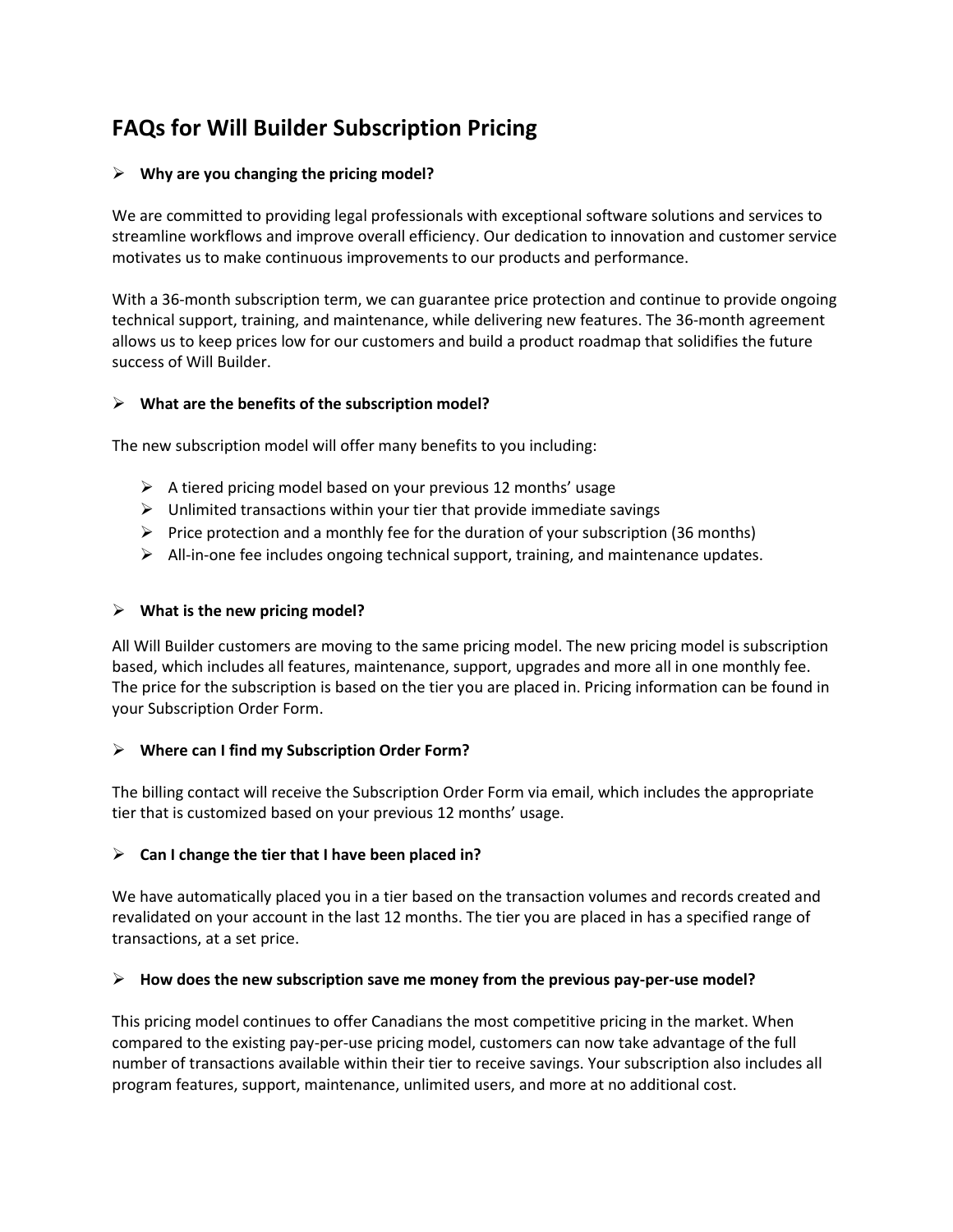## ➢ **If I choose to decline the Subscription, what will happen to my data and access to Will Builder?**

Customers who choose to decline the Subscription will continue to have access to their existing validated records, with no ability to create new records.

## ➢ **Why is the agreement for 36 months?**

By agreeing to a 36-month term, we can guarantee price protection over your subscription term, saving you money, and provide ongoing technical support, training, and maintenance, while delivering on new features. The agreement allows us to keep prices low for our customers and build a product roadmap that solidifies the future success of Will Builder.

## ➢ **What improvements to Will Builder are you making within the subscription term?**

Dye & Durham will continue to update Will Builder over the subscription term based on customer feedback and legislative changes. The next scheduled update has changes related to updated Affidavit of Execution and removing in contemplation of marriage.

## ➢ **Can I cancel my subscription at any time?**

By subscribing to the Subscription, you agree to a 36-month term.

## ➢ **What day of the month will I be charged for my subscription?**

All charges will be generated on the last day of each month starting January 31, 2022, for the month of February. For customers who pay by credit card, your credit card will be charged on the same day. For customers who use the invoice payment method…

## ➢ **Why am I getting a notification on January 7th and January 31st?**

The January  $7<sup>th</sup>$  notification covers the subscription tier for the month of January. The January 31 $<sup>st</sup>$ </sup> notification covers the month of February. All future invoices will be invoiced on the last day of each month.

#### ➢ **What payment methods do you accept? How do I make a payment?**

As Will Builder transitions to a monthly subscription, we strongly suggest adding a credit card on file for automatic, timely payments. We accept Visa and Mastercard. For customers who use the invoice payment method…

Follow the instructions below to add or change your credit card information:

- 1. Login as the DEFAULT User.
- 2. Click on Secure Payment Manager.
- 3. Select "Add a Credit Card".
- 4. Enter the card particulars.
- 5. Click on Register Payment Details.
- 6. You will receive a message indicating that your credit card has been added successfully, please click Close to this message.